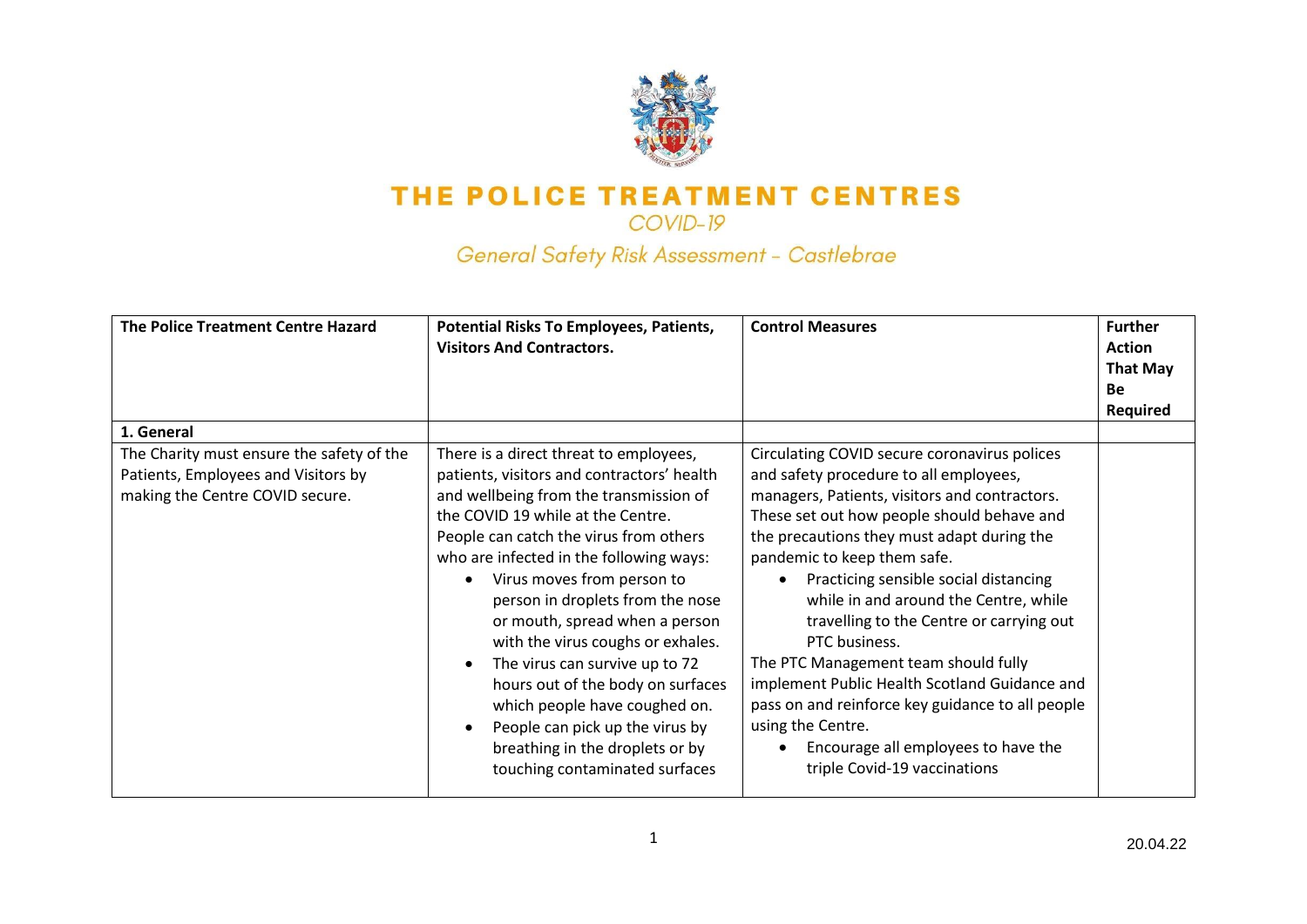

| and then touching their eyes or | Encourage employees to take two<br>٠                                |
|---------------------------------|---------------------------------------------------------------------|
| mouth.                          | lateral flow tests per week                                         |
|                                 | Masks worn in clinical areas                                        |
|                                 | Cover the mouth and nose with a tissue                              |
|                                 | or sleeve (not hands) when coughing or                              |
|                                 | sneezing                                                            |
|                                 | Put used tissues in the bin straight away.                          |
|                                 | Wash hands regularly with soap and<br>water for at least 20 seconds |
|                                 | Use hand sanitiser from the readily<br>available dispensers.        |
|                                 | Avoid close contact with people who are<br>unwell.                  |
|                                 | Clean and disinfect frequently touched<br>objects and surfaces.     |
|                                 | Do not touch face, eyes, nose and<br>mouth if hands are not clean.  |
|                                 | Department risk assessments more<br>frequently reviewed             |
|                                 | Consult with staff representatives fully                            |
|                                 | involve the workforce at all stages of the                          |
|                                 | pandemic.                                                           |
|                                 | Follow government health and travel                                 |
|                                 | advice.                                                             |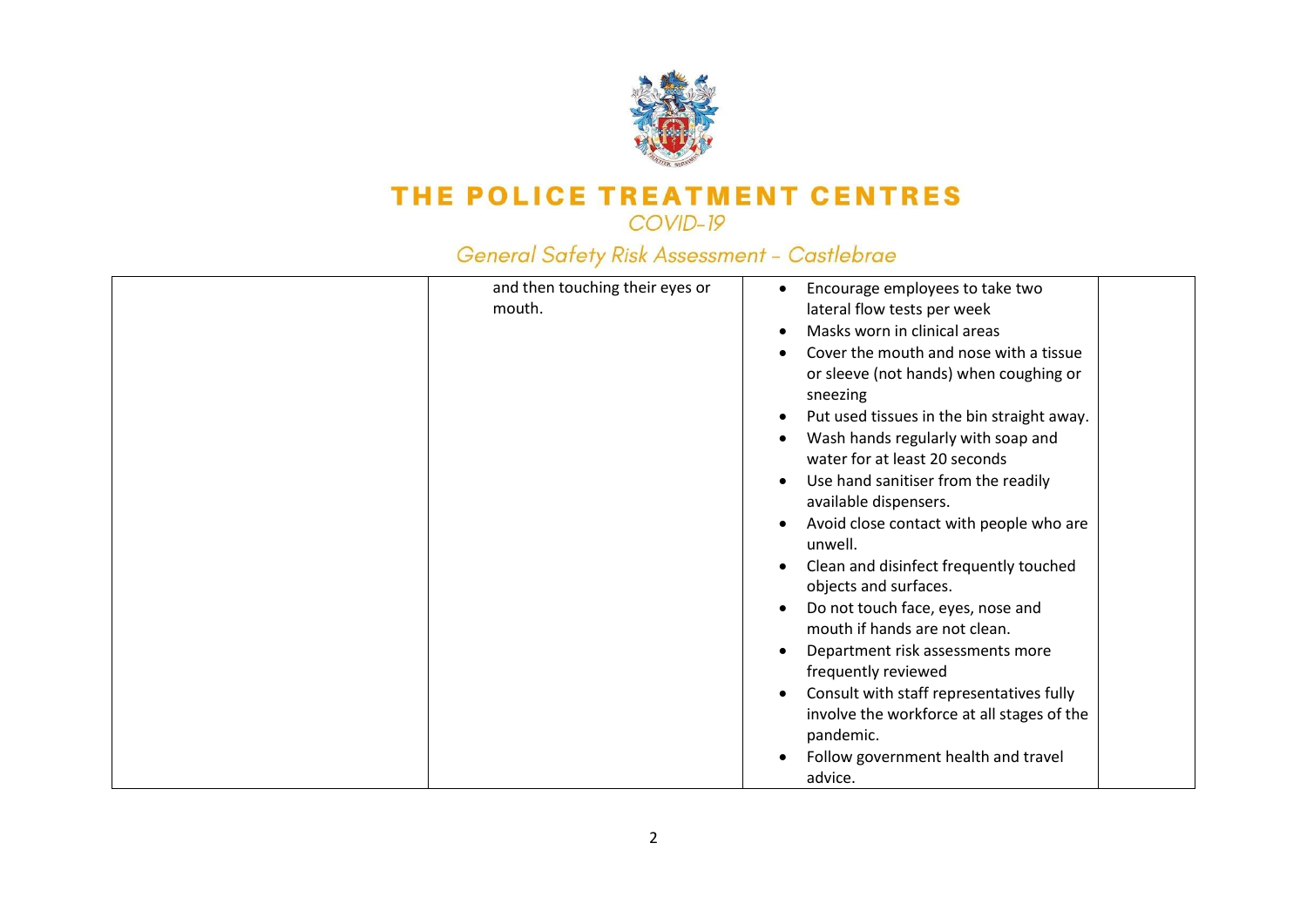

|                                             | Adjustments to the workplace/rotas/<br>work patterns/ procedures necessary to<br>facilitate infection prevention and social<br>distancing.<br>Personal protective equipment provided<br>Screens placed around Reception Desk<br>Appropriate health posters and notices<br>are displayed around the Centre.<br>DVDs, books etc. will be available, but<br>will need to be returned to a COVID box.<br>And stored for 72 hours before being<br>placed back into circulation. |  |
|---------------------------------------------|----------------------------------------------------------------------------------------------------------------------------------------------------------------------------------------------------------------------------------------------------------------------------------------------------------------------------------------------------------------------------------------------------------------------------------------------------------------------------|--|
|                                             |                                                                                                                                                                                                                                                                                                                                                                                                                                                                            |  |
|                                             | Sanitisers and wipes made available in<br>the Charity vehicles.                                                                                                                                                                                                                                                                                                                                                                                                            |  |
|                                             | Increased frequency and length of time<br>for cleaning all public areas, to include<br>toilets, changing rooms, corridors,<br>lounges, staircases and treatment areas.                                                                                                                                                                                                                                                                                                     |  |
|                                             | Temperature checks for employees,<br>patients and visitors/contractors on                                                                                                                                                                                                                                                                                                                                                                                                  |  |
|                                             | arrival.                                                                                                                                                                                                                                                                                                                                                                                                                                                                   |  |
| 2. Equipment Sharing.                       | Equipment should not be shared between                                                                                                                                                                                                                                                                                                                                                                                                                                     |  |
| Employees working together in the           | employees or patients where possible. Limit use                                                                                                                                                                                                                                                                                                                                                                                                                            |  |
| workplace premises inevitability raises the | of high touch equipment in the Centre such as                                                                                                                                                                                                                                                                                                                                                                                                                              |  |
| risk of virus transmission.                 | pens and white boards.                                                                                                                                                                                                                                                                                                                                                                                                                                                     |  |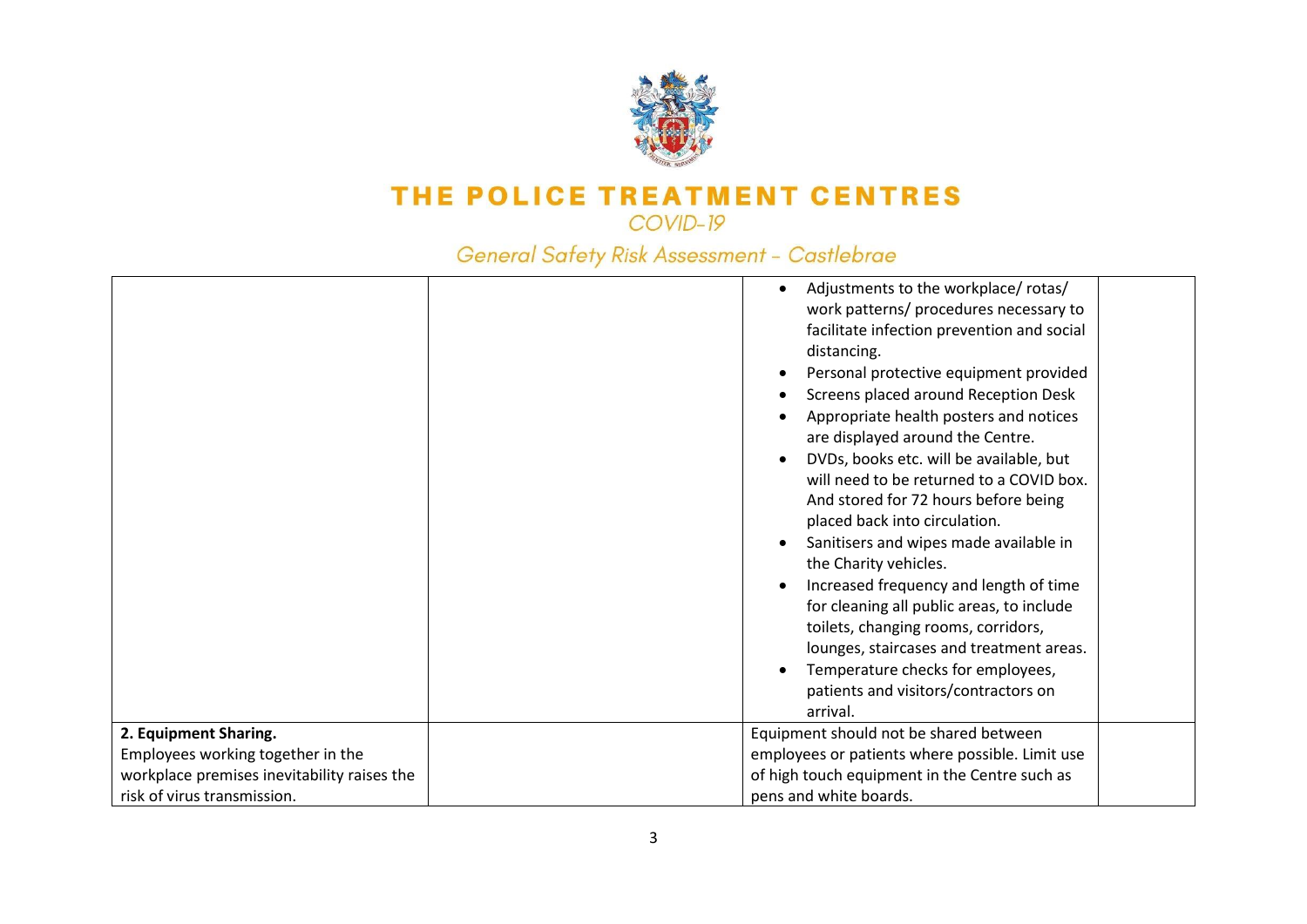

| Hot desking and sharing of equipment<br>present a high risk of transmission.                                                                                                                           |                                                                                                                                                                                                                                                                                                                     | Facilities team/Individual departments<br>to clean equipment between use that<br>they share or purchase individual<br>equipment.<br>Reception staff to have own keyboard<br>skin. Shared desk areas to be thoroughly<br>cleaned down between each user.<br>Photocopying to be managed such as<br>reducing the amount of time required to<br>use the copier. Cleaned after each use.                                     |  |
|--------------------------------------------------------------------------------------------------------------------------------------------------------------------------------------------------------|---------------------------------------------------------------------------------------------------------------------------------------------------------------------------------------------------------------------------------------------------------------------------------------------------------------------|-------------------------------------------------------------------------------------------------------------------------------------------------------------------------------------------------------------------------------------------------------------------------------------------------------------------------------------------------------------------------------------------------------------------------|--|
| 3. Social Distancing.                                                                                                                                                                                  |                                                                                                                                                                                                                                                                                                                     |                                                                                                                                                                                                                                                                                                                                                                                                                         |  |
| Effective distancing is a key element in<br>reducing the transmission of COVID 19<br>This is no longer mandatory (except in<br>clinical areas) but should be continued<br>where possible and practical | Social distancing refers to people being<br>required to maintain a sensible distance<br>apart where possible.<br>Social distancing effectively puts people at<br>a safe range from anyone coughing. The<br>main route of the virus transmission is<br>through droplets exhaled or coughed by<br>an infected person. | Employees, patients, visitors and contractors<br>should practice effective social distancing where<br>possible while around the Centre especially in<br>clinical areas.<br>Employees must follow the relevant guidelines<br>for their profession.<br>Avoid non-essential contact with others.<br>Keeping a sensible distance apart where<br>possible.<br>2 metres apart is still mandatory within<br>the Clinical areas |  |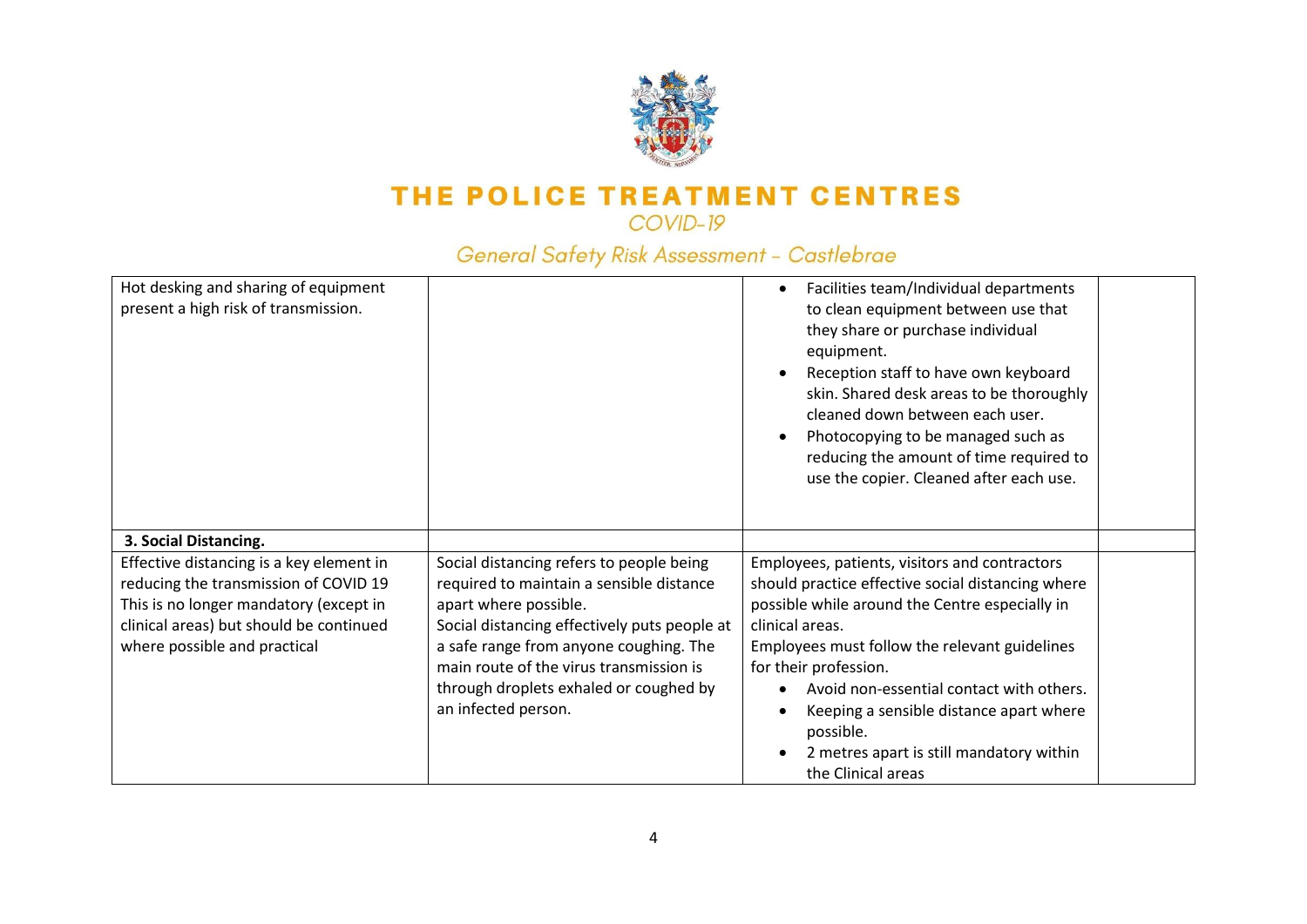

|  | Avoid physical contact e.g. hugs and<br>handshakes.<br>A review of all work premises to identify<br>suitable adaptations which will support<br>social distancing.<br>Workstations and desks to be arranged<br>with maximum separation between<br>them where necessary screens are<br>fitted.<br>Notices are displayed in the Centre reminding<br>employees of key infection prevention<br>requirements, including the need to maintain<br>safe distancing.<br>Where such an activity needs to continue<br>appropriate mitigation methods should be put in<br>place such as:<br>Increased hand washing.<br>Increased environmental cleaning<br>Keeping the activity as short as possible<br>Employees take breaks at different<br>times and safe areas are allocated. |  |
|--|----------------------------------------------------------------------------------------------------------------------------------------------------------------------------------------------------------------------------------------------------------------------------------------------------------------------------------------------------------------------------------------------------------------------------------------------------------------------------------------------------------------------------------------------------------------------------------------------------------------------------------------------------------------------------------------------------------------------------------------------------------------------|--|
|--|----------------------------------------------------------------------------------------------------------------------------------------------------------------------------------------------------------------------------------------------------------------------------------------------------------------------------------------------------------------------------------------------------------------------------------------------------------------------------------------------------------------------------------------------------------------------------------------------------------------------------------------------------------------------------------------------------------------------------------------------------------------------|--|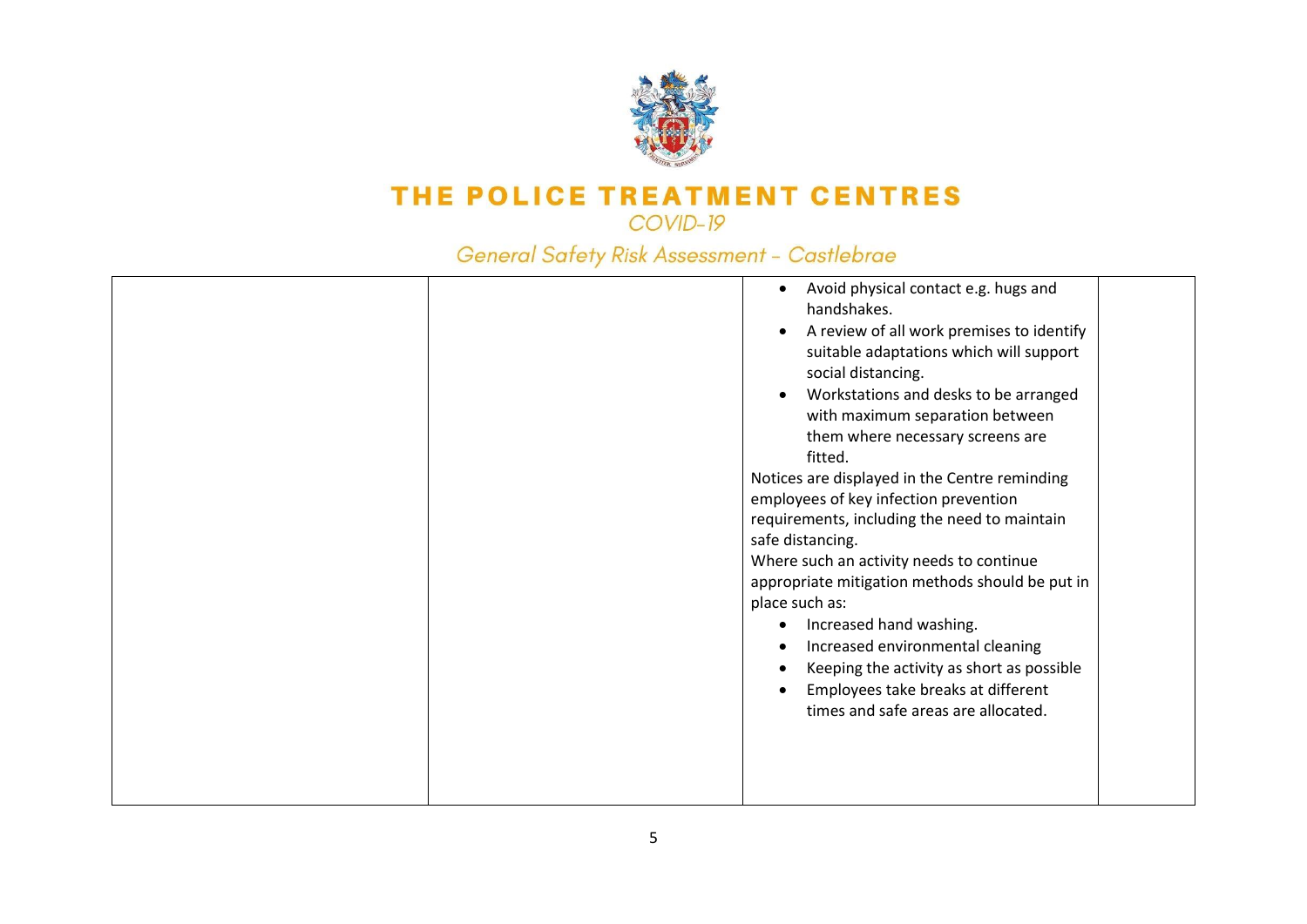

| 4. High Risk Areas of the Centre.                                                                                                                                                                                                          |                                                                                                                                                                                                                                                                                                                                                                                                                                                                                                                  |                                                                                                                                                                                                                                                                                                                                                                                                                                                                                                                                                                                                                                                                                                                                                                                                                                                                    |  |
|--------------------------------------------------------------------------------------------------------------------------------------------------------------------------------------------------------------------------------------------|------------------------------------------------------------------------------------------------------------------------------------------------------------------------------------------------------------------------------------------------------------------------------------------------------------------------------------------------------------------------------------------------------------------------------------------------------------------------------------------------------------------|--------------------------------------------------------------------------------------------------------------------------------------------------------------------------------------------------------------------------------------------------------------------------------------------------------------------------------------------------------------------------------------------------------------------------------------------------------------------------------------------------------------------------------------------------------------------------------------------------------------------------------------------------------------------------------------------------------------------------------------------------------------------------------------------------------------------------------------------------------------------|--|
| Some areas and activities of the Centre<br>may present a higher risk than others, this<br>may include areas such as toilets, staff<br>rooms, dining room, gym and treatment<br>areas and patient bedrooms and some<br>Clinical treatments. | Heavily used areas of the Centre are more<br>likely to present an infection transmission<br>risk.<br>It is essential for employees to wash hands<br>regularly but also that toilets are kept<br>clean and free of Coronavirus<br>contamination.<br>A number of employees or patients going<br>to the toilet together may compromise<br>their ability to comply with social<br>distancing.<br>There is an increased risk when people are<br>coughing and touching door handles, taps<br>and toilet flush handles. | Ensure higher risk traffic areas in the Centre are<br>COVID secure by applying appropriate safety<br>precautions, including:<br>Stressing the need for people to follow<br>$\bullet$<br>good hygiene practice at all times while<br>at the Centre (i.e. regularly<br>handwashing, using tissues and<br>disposing of them appropriately. etc.)<br>Managers ensuring that adequate hand<br>$\bullet$<br>cleaning resources are provided all<br>toilets to be supplied with adequate<br>supplies of hot water, liquid soap and<br>paper towels.<br>Handwashing instruction posters are<br>$\bullet$<br>displayed throughout the Centre<br>especially in toilets.<br>Compulsory cleaning of equipment in<br>gym area<br>Monitoring high traffic areas use and<br>regulate access as necessary.<br>Prioritise disabled use where necessary,<br>e.g. Accessible toilets. |  |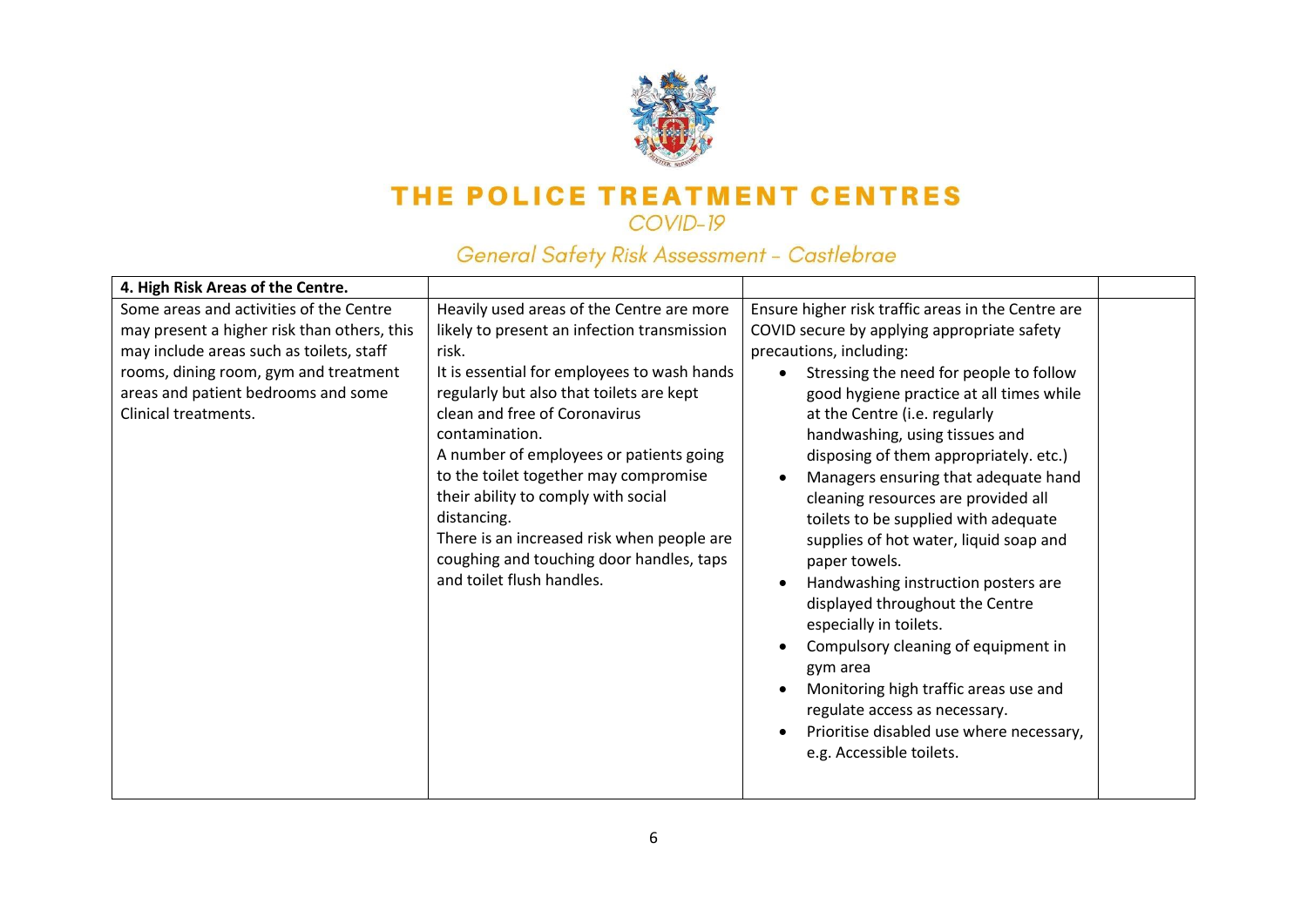

| Staggering breaks, treatments, to<br>ensure staff rooms, treatment areas and<br>toilets are not over loaded.<br>Placing 60% alcohol hand gels at<br>convenient places around the<br>workplace.<br>Increase environmental cleaning,<br>especially around toilets and staff<br>rooms, special attention to frequently<br>touched surfaces such as door handles,<br>banisters, handrails and toilets. Use of<br>'Storm' backpack spray and surface<br>sanitiser<br>Increase HK supervision in all areas.<br>Paper towels should be provided rather<br>than hand dryers.<br><b>Nursing Treatment:</b><br>Sensible Social Distance guidelines<br>(2metres in clinical areas) followed<br>within Department<br>Employees will be provided with the PPE<br>appropriate for their role in line with |
|---------------------------------------------------------------------------------------------------------------------------------------------------------------------------------------------------------------------------------------------------------------------------------------------------------------------------------------------------------------------------------------------------------------------------------------------------------------------------------------------------------------------------------------------------------------------------------------------------------------------------------------------------------------------------------------------------------------------------------------------------------------------------------------------|
| statutory regulations in force at the<br>time.                                                                                                                                                                                                                                                                                                                                                                                                                                                                                                                                                                                                                                                                                                                                              |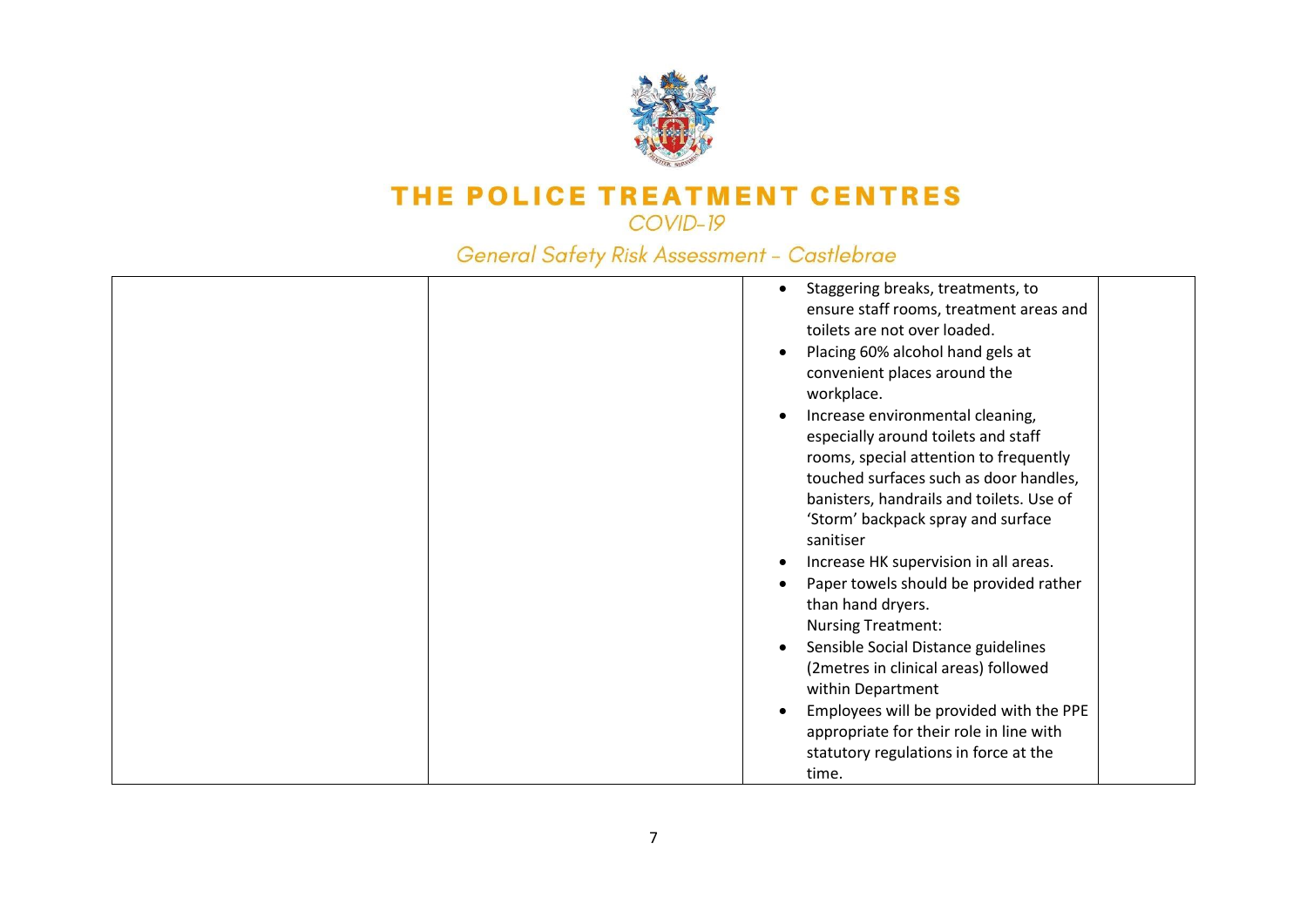

| For those working in close personal<br>$\bullet$<br>contact with patients (less than 2m) the<br>level of PPE required will be in line with<br>NHS recommendations<br>Where close personal contact with<br>others is an essential part of an<br>employee role then the use of a visor is<br>not a suitable substitute for the<br>recommended level of PPE face mask.<br>Appropriate disposal of PPE<br>3 admission rooms in operation,<br>Head nurse office to admit PWP patients<br>Nurse office and Treatment room to<br>admit physio patients<br>Only one Nurse and patient to be in an<br>office until social distancing guideline<br>change<br>Clear sign on door to show occupancy<br>Nurse to follow infection control<br>guidance- hand washing, use of hand<br>gel, change of gloves, apron between<br>patients, if worn by nurse<br>Disinfection of working area, wipe down |  |
|--------------------------------------------------------------------------------------------------------------------------------------------------------------------------------------------------------------------------------------------------------------------------------------------------------------------------------------------------------------------------------------------------------------------------------------------------------------------------------------------------------------------------------------------------------------------------------------------------------------------------------------------------------------------------------------------------------------------------------------------------------------------------------------------------------------------------------------------------------------------------------------|--|
| desk, patient chair, blood pressure                                                                                                                                                                                                                                                                                                                                                                                                                                                                                                                                                                                                                                                                                                                                                                                                                                                  |  |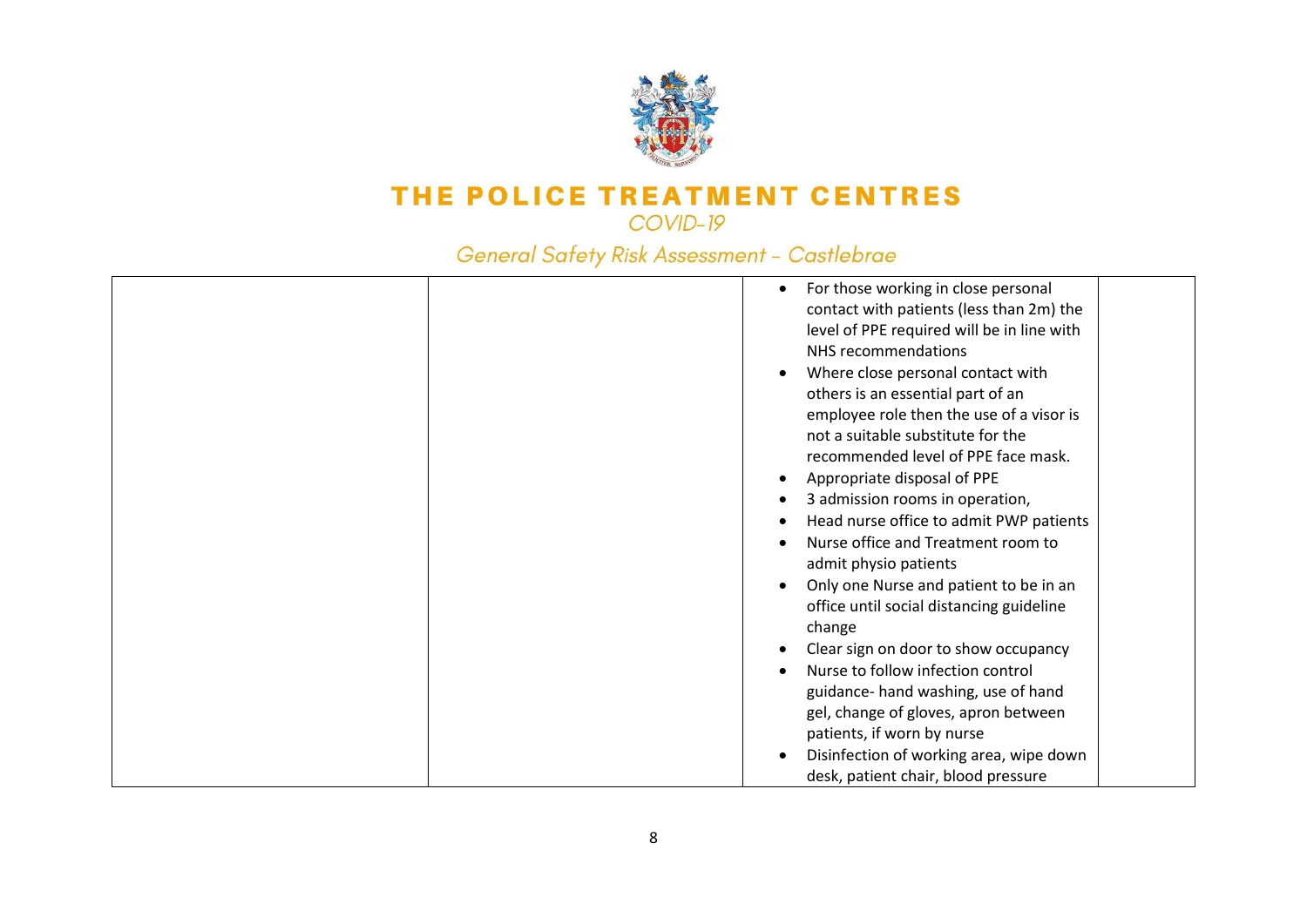

|                                                |                                           | machine, door handles in between each<br>appointment<br>Nurses to wipe down keyboard / mouse<br>between use<br>Physio Treatment:<br>Social Distance guidelines (2metres)<br>followed within Department<br>Zone each Physio workspace<br>Clean equipment/area on entering and<br>leaving with wipes<br>Plinths socially distanced covered only<br>by paper<br>All plinths and equipment cleaned after<br>use<br>One-way flow systems/zoned physio<br>work area |  |
|------------------------------------------------|-------------------------------------------|---------------------------------------------------------------------------------------------------------------------------------------------------------------------------------------------------------------------------------------------------------------------------------------------------------------------------------------------------------------------------------------------------------------------------------------------------------------|--|
| 5. Vulnerable and Extremely Vulnerable         |                                           |                                                                                                                                                                                                                                                                                                                                                                                                                                                               |  |
| <b>Employees and Patients.</b>                 |                                           |                                                                                                                                                                                                                                                                                                                                                                                                                                                               |  |
| Some people may have pre-existing              | Some people are classified by Public      | The following safety, employee and patient                                                                                                                                                                                                                                                                                                                                                                                                                    |  |
| medical conditions which render them           | Health Scotland & England to be a greater | health arrangements should apply to all those                                                                                                                                                                                                                                                                                                                                                                                                                 |  |
| more vulnerable to the dangers of              | risk from COVID19. Those considered       | who are classified as vulnerable.                                                                                                                                                                                                                                                                                                                                                                                                                             |  |
| Coronavirus infection. This is checked         | vulnerable include:                       | Managers, Clinicians and HR                                                                                                                                                                                                                                                                                                                                                                                                                                   |  |
| during phone triage with the clinicians        | Are 70 and older                          | departments should identify and be                                                                                                                                                                                                                                                                                                                                                                                                                            |  |
| who will discuss the risks with the patients   |                                           | aware of people who fall into categories                                                                                                                                                                                                                                                                                                                                                                                                                      |  |
| and come to a joint decision if it is suitable |                                           | so they can ensure that they are given                                                                                                                                                                                                                                                                                                                                                                                                                        |  |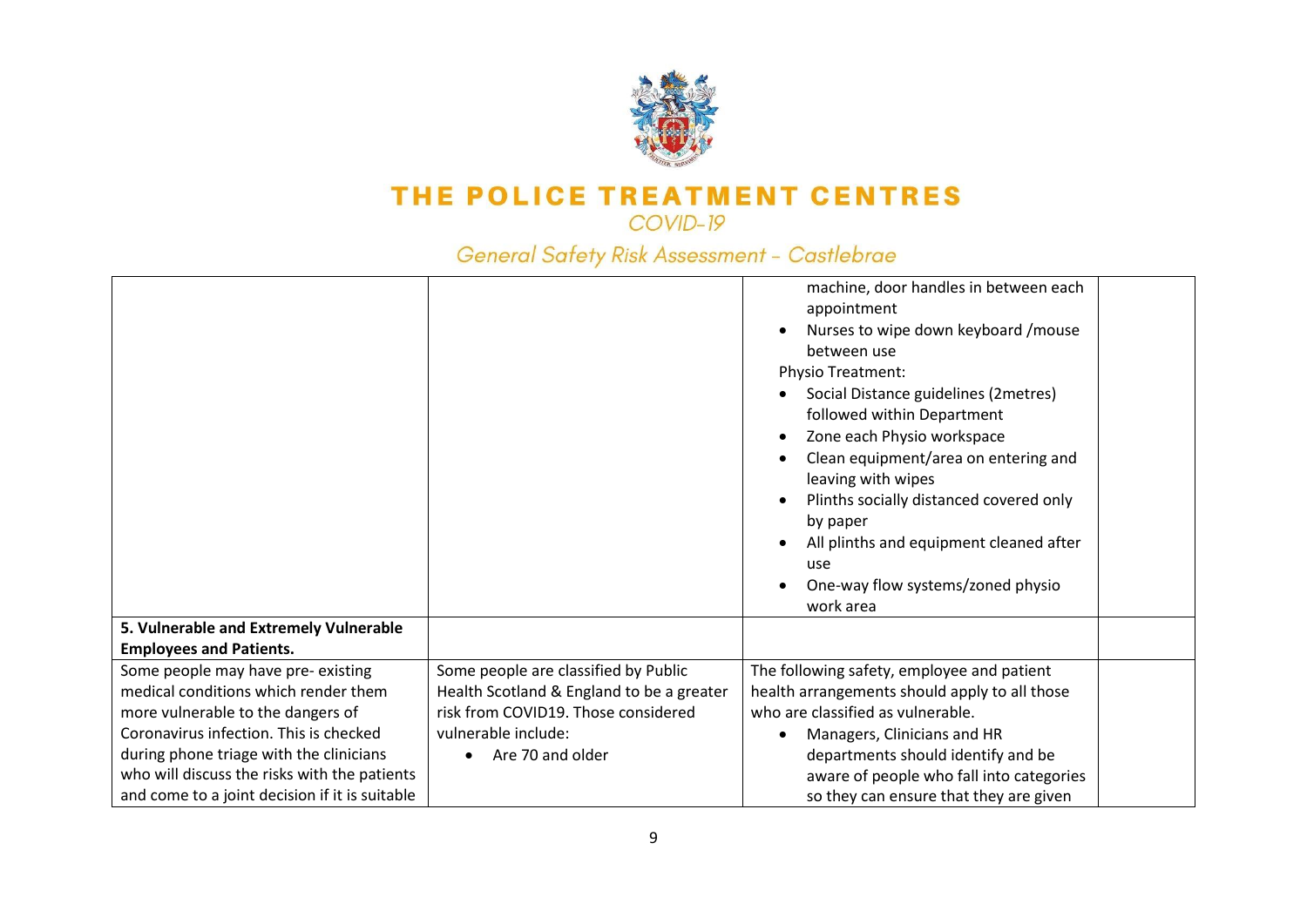

| for them to attend and if they do the    | Have a lung condition such as                   | adequate protection and support to                   |
|------------------------------------------|-------------------------------------------------|------------------------------------------------------|
| Charity can put in specific safe guards. | asthma, COPD, emphysema, or                     | enable them to comply with                           |
|                                          | Bronchitis (not severe)                         | government health recommendations.                   |
|                                          | Have heart disease, diabetes,                   | Continue to triage these patients via<br>$\bullet$   |
|                                          | chronic kidney disease or liver                 | telephone prior to allowing them to                  |
|                                          | disease (such as hepatitis)                     | attend as per The Chartered Society of               |
|                                          | Receiving renal dialysis treatment<br>$\bullet$ | Physiotherapy guidance.                              |
|                                          | Those who are obese.<br>$\bullet$               | All Patients are issued with a Covid-19<br>$\bullet$ |
|                                          | Have had an organ transplant                    | consent form                                         |
|                                          | Are having chemotherapy for                     | Pregnant Staff will be dealt with on a<br>$\bullet$  |
|                                          | cancer, including immunotherapy.                | case by case basis.                                  |
|                                          | Are having intense courses of<br>$\bullet$      | All employees have opportunity to have               |
|                                          | radiotherapy for lung cancer.                   | Covid vaccinations                                   |
|                                          | Are taking medicine that makes<br>$\bullet$     |                                                      |
|                                          | them more likely to get infections              |                                                      |
|                                          | such as high dose of steroids.                  |                                                      |
|                                          | Have a serious heart condition<br>$\bullet$     |                                                      |
|                                          | and are pregnant.                               |                                                      |
|                                          | The following Public Health Scotland &          |                                                      |
|                                          | England advice applies:                         |                                                      |
|                                          | People in the vulnerable category<br>$\bullet$  |                                                      |
|                                          | are advised by the government to                |                                                      |
|                                          | be particularly stringent in                    |                                                      |
|                                          | complying with social distancing                |                                                      |
|                                          | requirements.                                   |                                                      |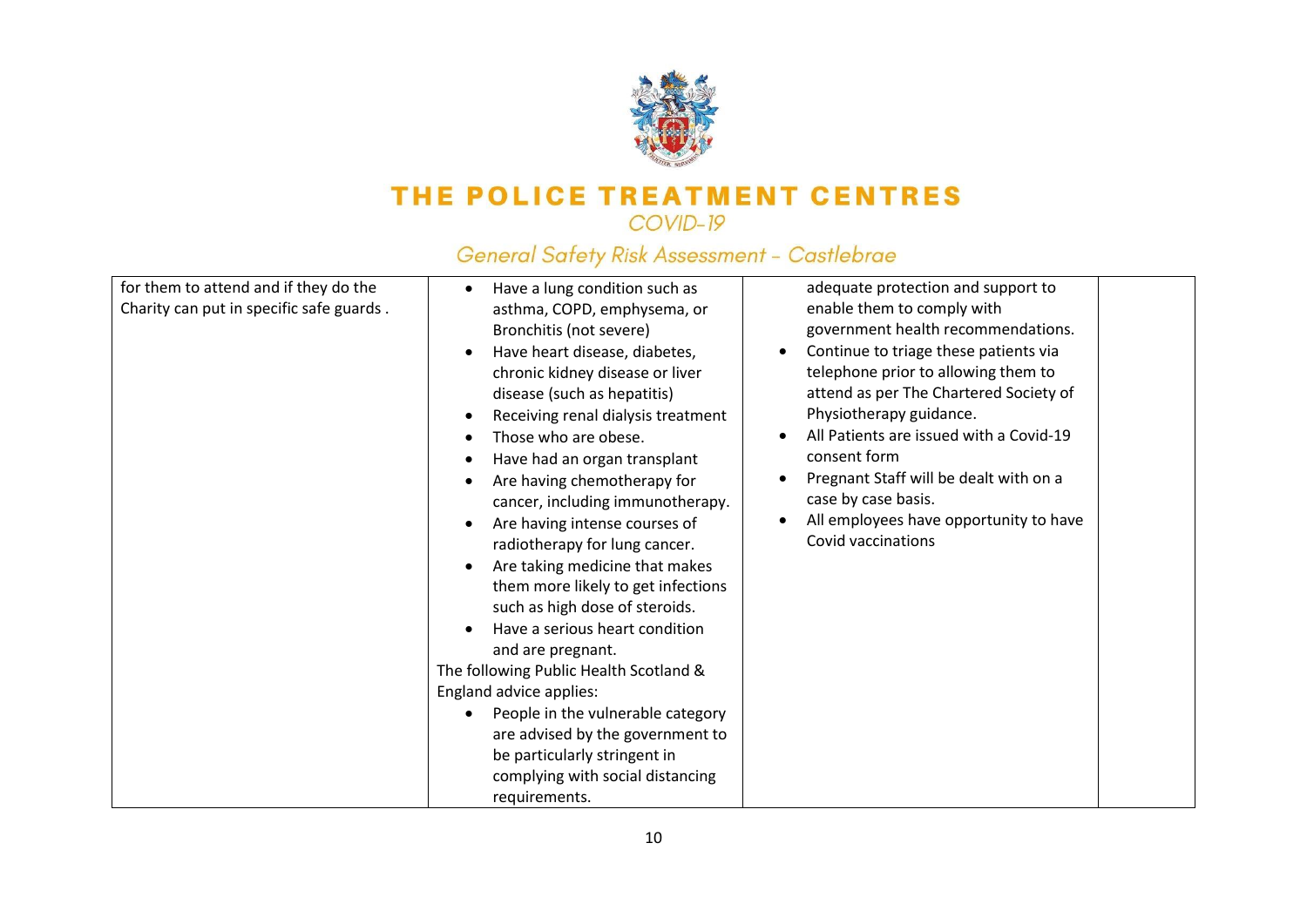

|                                                                                             | There is some evidence that<br>٠<br>people from ethnic minority<br>backgrounds are hit harder by<br>COVID 19.<br>All patients are issued with a<br>COVID 19 consent form.                                                                                                                                                                                                                                                                                                                                                                      |                                                                                                                                                                                                                                                                                                                                                                                                                                                                      |  |
|---------------------------------------------------------------------------------------------|------------------------------------------------------------------------------------------------------------------------------------------------------------------------------------------------------------------------------------------------------------------------------------------------------------------------------------------------------------------------------------------------------------------------------------------------------------------------------------------------------------------------------------------------|----------------------------------------------------------------------------------------------------------------------------------------------------------------------------------------------------------------------------------------------------------------------------------------------------------------------------------------------------------------------------------------------------------------------------------------------------------------------|--|
| 6. Employee Health and Staffing Levels.                                                     |                                                                                                                                                                                                                                                                                                                                                                                                                                                                                                                                                |                                                                                                                                                                                                                                                                                                                                                                                                                                                                      |  |
| Low staffing hazards due to high rates of<br>staff sickness or staff having to self-isolate | Employees may get sick with Coronavirus<br>infection.<br>People who have symptoms or tested<br>positive with a LFT must self-isolate at<br>home for 10 days from the start of<br>symptoms to prevent them from passing<br>on the infection. They can come back to<br>work if they are well and LFT is clear for<br>two days after day 6.<br>No isolation is necessary for close contacts<br>if they have been fully vaccinated and a<br>LFT comes back negative. 10 day isolation<br>is necessary for close contacts who are not<br>vaccinated | The following safety arrangements should apply<br>to employee health or staffing levels.<br>Employees who are sick or in self-<br>isolation should follow the attendance<br>management policy. On no account<br>should they come into the Centre.<br>Consideration should be given to<br>operational adjustments if staffing is<br>reduced to unsafe levels.<br>HR supporting Managers with<br>vulnerable employees.<br>HR monitoring sickness levels with<br>HOD's. |  |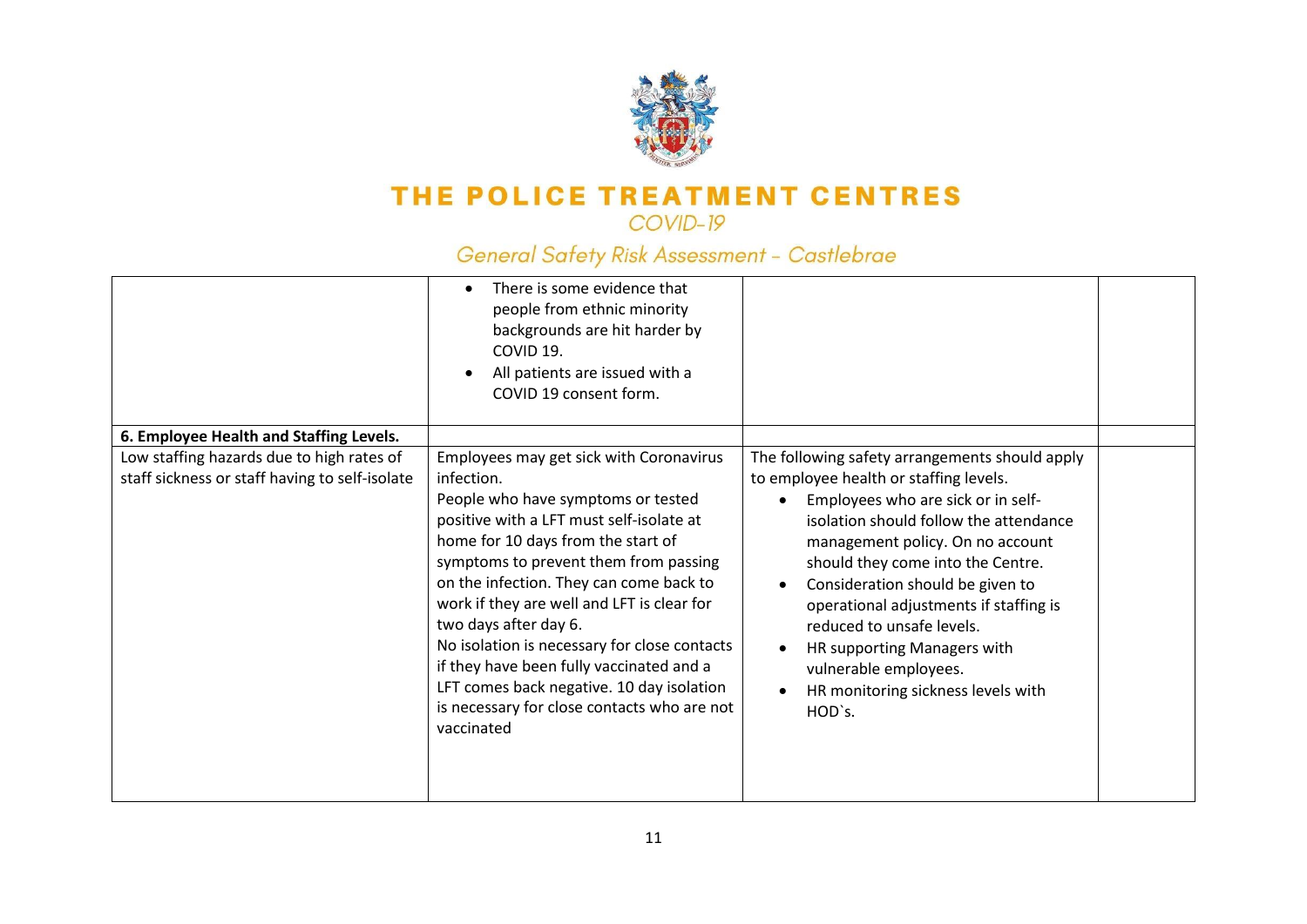

| 7. Centre Access and Travel                                                                                                                                                                                                                     |                                                                                  |                                                                                                                                                                                                                                                                                                                                                                                                                                                                                                                                                                                                                                                                                                                                                                                                                                   |  |
|-------------------------------------------------------------------------------------------------------------------------------------------------------------------------------------------------------------------------------------------------|----------------------------------------------------------------------------------|-----------------------------------------------------------------------------------------------------------------------------------------------------------------------------------------------------------------------------------------------------------------------------------------------------------------------------------------------------------------------------------------------------------------------------------------------------------------------------------------------------------------------------------------------------------------------------------------------------------------------------------------------------------------------------------------------------------------------------------------------------------------------------------------------------------------------------------|--|
| Employees who are required to attend<br>work must be given safe access to the<br>workplace.<br>Patients who attend the Centre must have<br>a safe environment to be able to receive<br>treatment and feel safe and secure during<br>their stay. | Travel to and from the Centre may lead to<br>greater risk of virus transmission. | The following safety arrangements should apply<br>to access and travel arrangements to the<br>Center:<br>Ensure that sufficient access points are<br>provided so that people do not<br>congregate at entrances and exits and<br>ensure that all access points have<br>sanitiser available.<br>Temperature Check on entry<br>Accessibility access arrangements in<br>place to ensure safe entrance and exit<br>for those who require this.<br>Single use masks will be provided in PTC<br>vehicles<br>Protective screen fitted in minibus<br>Support employees to cycle or walk<br>wherever possible, providing bike<br>storage, showers and lockers.<br>Where employees use public transport,<br>they should conform to all requirements<br>e.g., wearing face masks.<br>All non-essential travel for PTC should be<br>minimised. |  |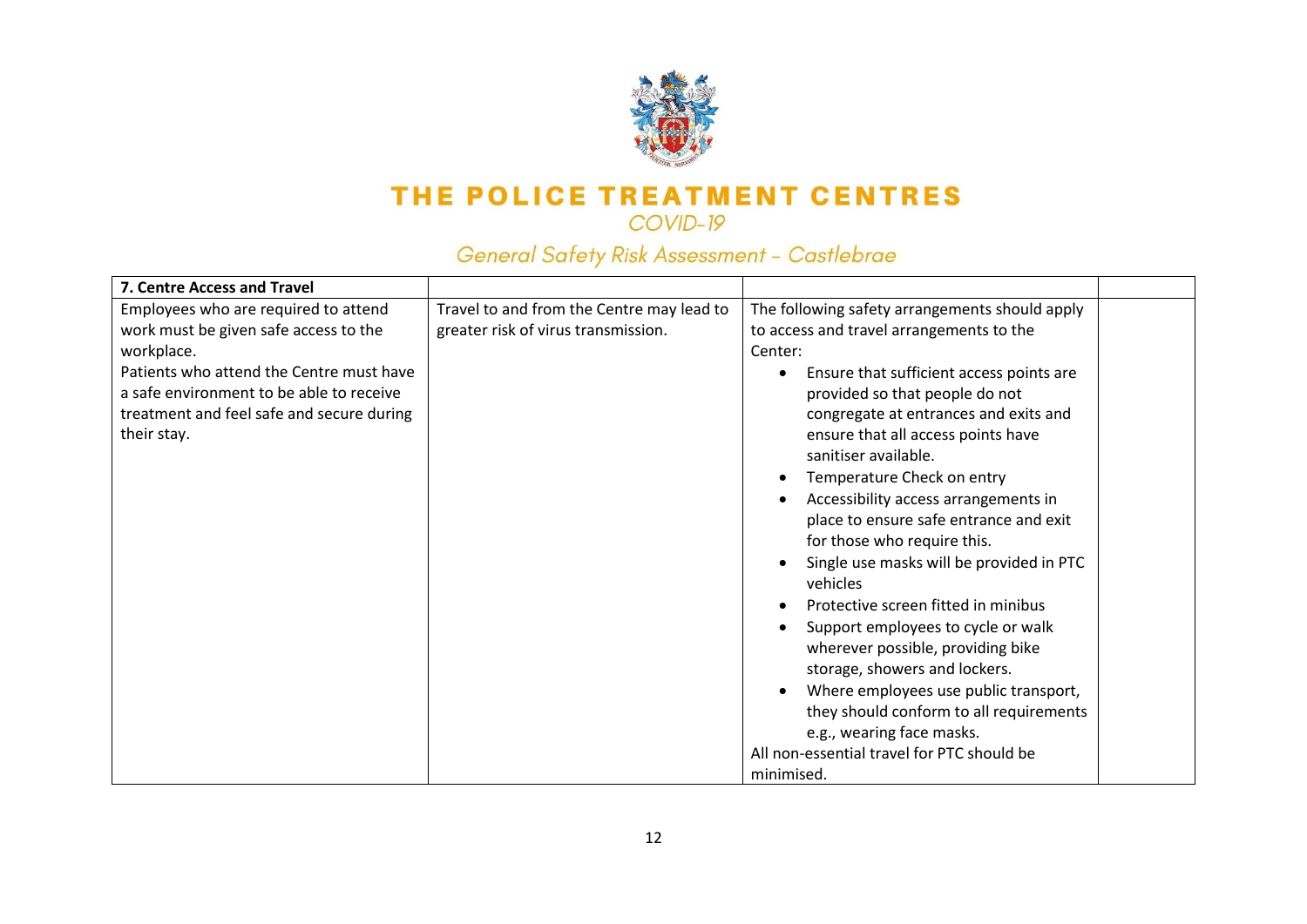

#### COVID-19

| 8. Cases of Possible Infection at the                                                     |                            |                                                                                                                                                                                                                                                                                                                                                                                                                                                                                                                                                                                                                                                                                                                                                                                                                                                                                                                    |
|-------------------------------------------------------------------------------------------|----------------------------|--------------------------------------------------------------------------------------------------------------------------------------------------------------------------------------------------------------------------------------------------------------------------------------------------------------------------------------------------------------------------------------------------------------------------------------------------------------------------------------------------------------------------------------------------------------------------------------------------------------------------------------------------------------------------------------------------------------------------------------------------------------------------------------------------------------------------------------------------------------------------------------------------------------------|
| Centre.                                                                                   |                            |                                                                                                                                                                                                                                                                                                                                                                                                                                                                                                                                                                                                                                                                                                                                                                                                                                                                                                                    |
| People becoming unwell while at the<br>Centre or symptomatic persons using the<br>Centre. | High risk of transmission. | If a patient or employee becomes unwell at the<br>Centre with Coronavirus symptoms, they should<br>be sent home and advised to follow government<br>advice and self-isolate.<br>The following actions should be taken within the<br>Centre:<br>If a person activates the temperature<br>scanner on admittance, they will be<br>asked to return to their car and to<br>return home. One of the Cottages can<br>be used for emergency accommodation<br>whilst arrangements are made for the<br>patient to go home. They will not be<br>allowed to enter the Centre.<br>If the patient shows symptoms during<br>their stay they will be asked to leave,<br>and the following will take place:<br>All surfaces to be cleaned and<br>disinfected.<br>All areas of the patient's bedroom will<br>be cleaned and sprayed with surface<br>disinfectant using the 'storm' backpack<br>Follow HK infection control measures. |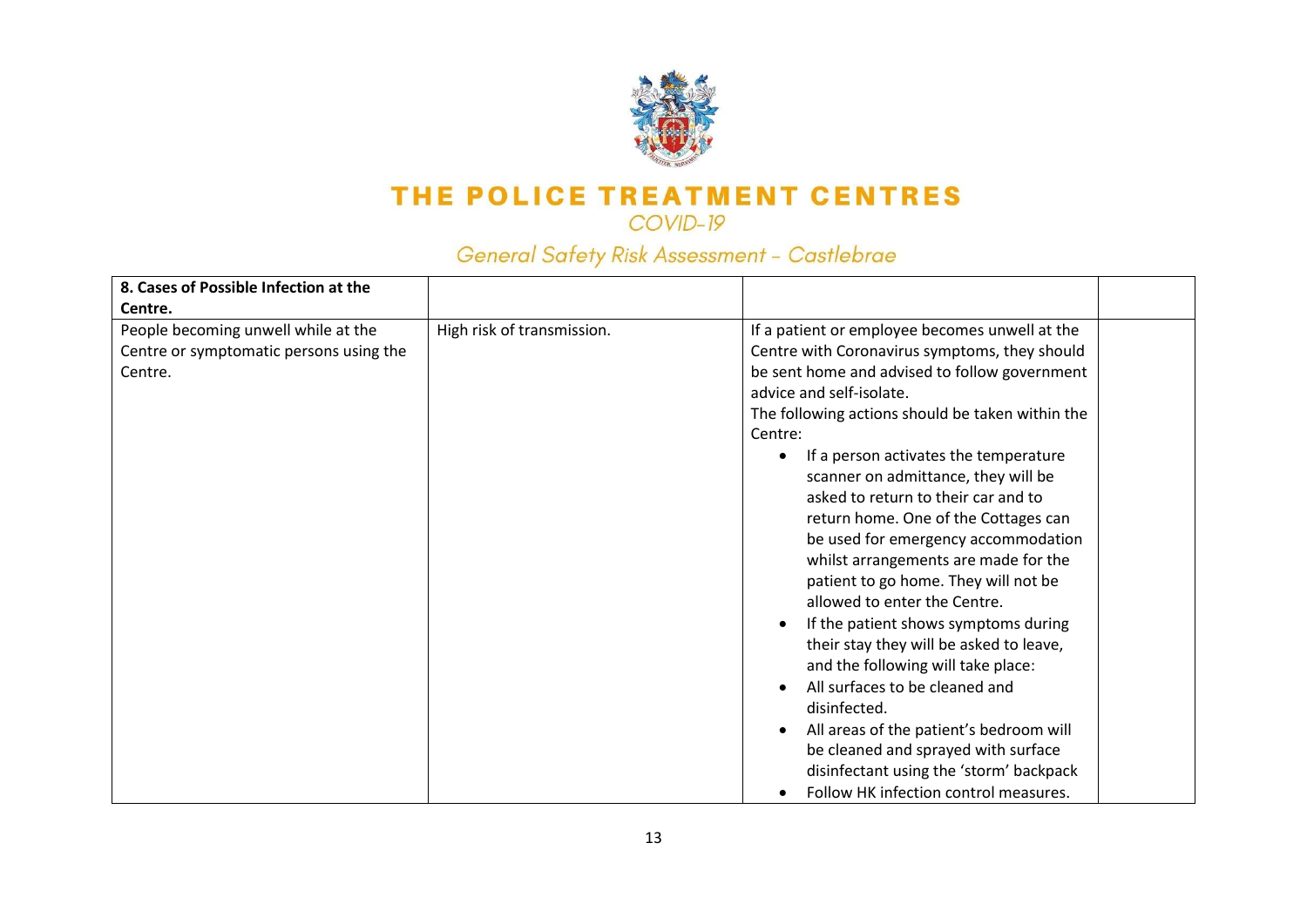

COVID-19

|                                     |                                                                                                                                                                                           | Follow the infection control policy.                                                                                                                                                                                                                                                                                                                                                                                                                                                                                                                                |  |
|-------------------------------------|-------------------------------------------------------------------------------------------------------------------------------------------------------------------------------------------|---------------------------------------------------------------------------------------------------------------------------------------------------------------------------------------------------------------------------------------------------------------------------------------------------------------------------------------------------------------------------------------------------------------------------------------------------------------------------------------------------------------------------------------------------------------------|--|
|                                     |                                                                                                                                                                                           | Communicate any necessary                                                                                                                                                                                                                                                                                                                                                                                                                                                                                                                                           |  |
|                                     |                                                                                                                                                                                           | information to patients and employees                                                                                                                                                                                                                                                                                                                                                                                                                                                                                                                               |  |
|                                     |                                                                                                                                                                                           |                                                                                                                                                                                                                                                                                                                                                                                                                                                                                                                                                                     |  |
| 9. Communication                    |                                                                                                                                                                                           |                                                                                                                                                                                                                                                                                                                                                                                                                                                                                                                                                                     |  |
| Threat to effective communications. | The pandemic crisis threatens<br>communications with patients, supporters<br>and employees.<br>Communication is vital in the re-<br>establishing operational activity after lock<br>down. | After lockdown following safety arrangements<br>should be applied to mitigate risks to<br>communication systems:<br>SMT to review all outward facing<br>communications, website, social media<br>etc.<br>Messages should be clear, consistent<br>and patient focused and socially aware<br>of the values of the organisation.<br>Managers to revise communications,<br>strategies and plans. DRCE, CEO and CFO<br>to lead.<br>Devise specific plans for how and how<br>often to communicate with patients and<br>employees.<br>All proposed Strategic Communication |  |
|                                     |                                                                                                                                                                                           | to be cleared by the CEO in advance of                                                                                                                                                                                                                                                                                                                                                                                                                                                                                                                              |  |
|                                     |                                                                                                                                                                                           | issue.                                                                                                                                                                                                                                                                                                                                                                                                                                                                                                                                                              |  |
| 10. Cyber Security                  |                                                                                                                                                                                           |                                                                                                                                                                                                                                                                                                                                                                                                                                                                                                                                                                     |  |
| Cyber security risk                 | Cyber security threats often accompany a                                                                                                                                                  | The following safety arrangements should be                                                                                                                                                                                                                                                                                                                                                                                                                                                                                                                         |  |
|                                     | crises, including viruses, phishing and                                                                                                                                                   | applied to mitigate cyber risk,                                                                                                                                                                                                                                                                                                                                                                                                                                                                                                                                     |  |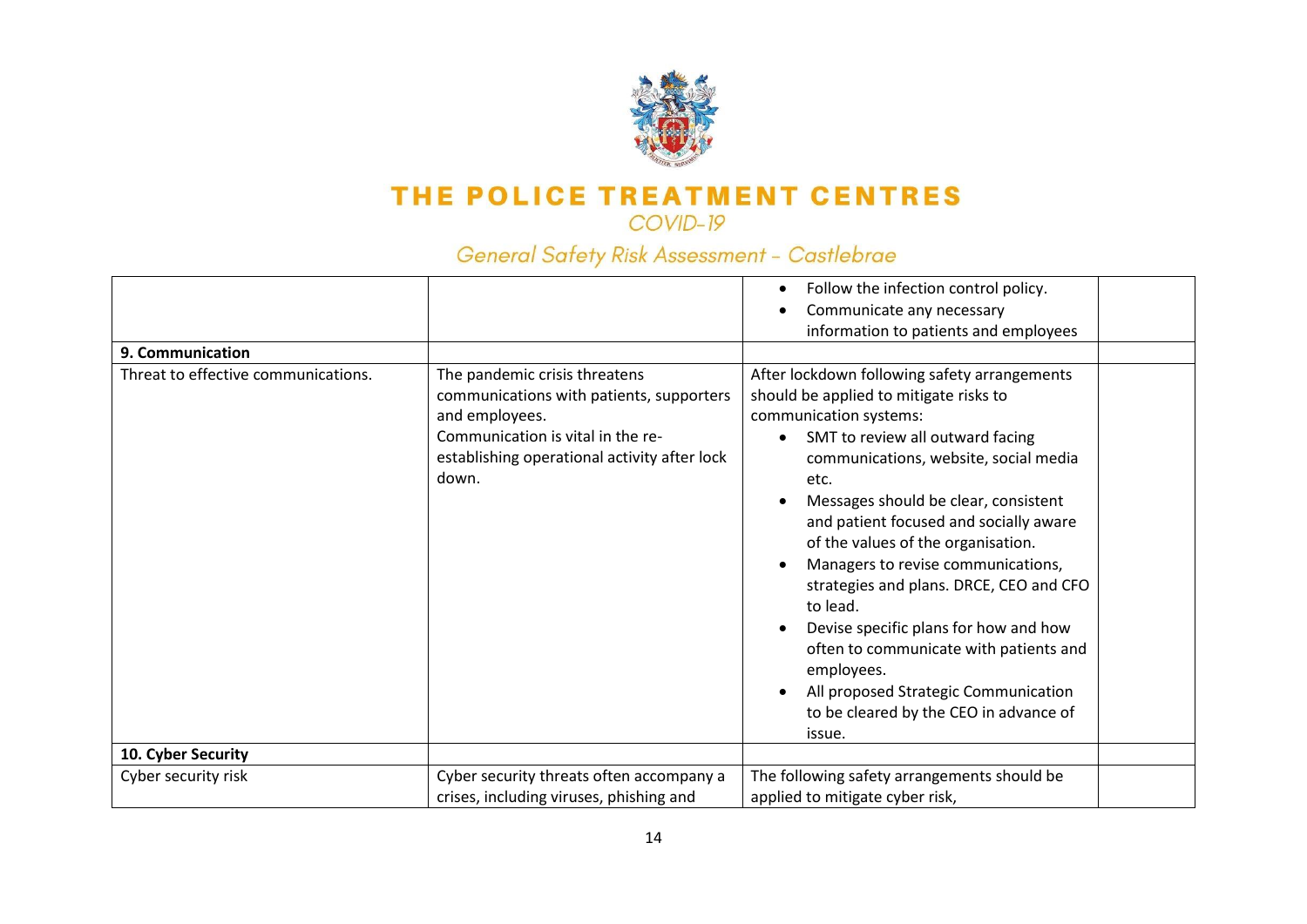

### General Safety Risk Assessment - Castlebrae

| scam emails and coronavirus related<br>ransomware.<br>With the organisation and individual<br>employees more reliant than ever on<br>digital communication and the internet<br>and using a variety of digital devices, the<br>need to ensure the security function of<br>our digital systems is more important. | Review cyber security and surveillance<br>infrastructure and ensure that all<br>reasonable protection is in place.<br>Circulate warnings to employees and<br>credible cyber threats; especially scam<br>emails and text messages.<br>Ensure that all employees using remote<br>working systems are covered by cyber<br>risk protections.<br>Ensure that existing cyber security systems<br>do not interfere with the availability of<br>critical safety information and updates<br>relating to coronavirus. |
|-----------------------------------------------------------------------------------------------------------------------------------------------------------------------------------------------------------------------------------------------------------------------------------------------------------------|-------------------------------------------------------------------------------------------------------------------------------------------------------------------------------------------------------------------------------------------------------------------------------------------------------------------------------------------------------------------------------------------------------------------------------------------------------------------------------------------------------------|
|-----------------------------------------------------------------------------------------------------------------------------------------------------------------------------------------------------------------------------------------------------------------------------------------------------------------|-------------------------------------------------------------------------------------------------------------------------------------------------------------------------------------------------------------------------------------------------------------------------------------------------------------------------------------------------------------------------------------------------------------------------------------------------------------------------------------------------------------|

NB. This Risk Assessment is a living document and subject to the Scottish Government Guidelines.